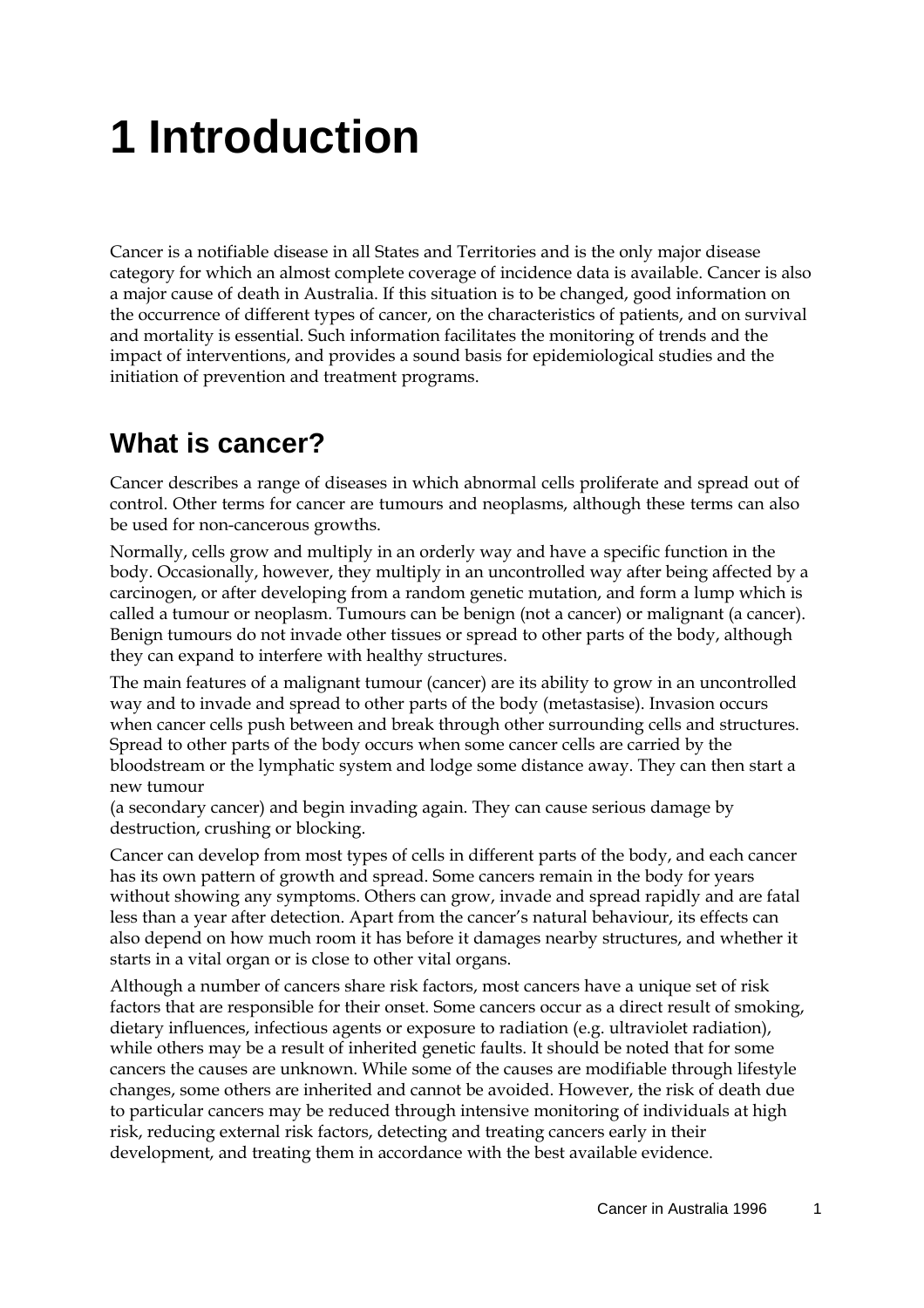Many cancers can be serious and even fatal. However, medical treatment is often successful if the cancer is detected early. The aim is to destroy the cancer cells and stop them from returning. This can be done by surgery to cut out the growth or by other methods such as cancer-destroying drugs (chemotherapy) or ray treatment (radiation therapy). The growth of some cancers can also be controlled through hormone therapy.

The treatment approach often combines a number of these methods and uses them in stages. The first line of treatment aims to remove as many cancer cells as possible; the second line, which may go on for a long time, aims to ensure the cancer does not recur.

### **Cancer surveillance in Australia**

National data on cancer deaths have been available since the early 1900s, based on information in medical certificates of cause of death, as provided to the Registrar of Births, Deaths and Marriages in each State and Territory. The Australian Institute of Health and Welfare (AIHW) and the Australian Bureau of Statistics (ABS) use these data to report national cause of death statistics. Information concerning cancer deaths and non-cancer deaths of cancer cases is also collected by State and Territory cancer registries, based on death certificates and other diagnostic information.

The only effective method of obtaining cancer incidence data is through universal registration of cancer diagnoses. In Australia, cancer registration is required under State and Territory legislation. The cancer registrations are collated by cancer registries that are supported by a mix of State and Territory government and non-government charity organisations. Some State and Territory cancer registries have been operating for more than 20 years and obtain their information from hospital, pathology, radiotherapy and physician records (Appendix D). It was not until 1982, however, that cancer registration was universal in Australia (data were published in *Cancer in Australia 1982* (Giles et al. 1987)). Before then, there was no registration in some States, and in some others, registries covered only particular areas, hospitals or cancer sites.

## **The National Cancer Statistics Clearing House**

In June 1984 the National Health and Medical Research Council endorsed the concept of a national collection of cancer statistics. In April 1985 the National Committee on Health and Vital Statistics agreed that the National Cancer Statistics Clearing House (NCSCH) should be operated by the then Australian Institute of Health under the supervision of the Australasian Association of Cancer Registries (AACR).

Following the enactment of Commonwealth legislation establishing the then Australian Institute of Health as a statutory body in 1987, and subsequent legislation providing for the protection of confidentiality of records supplied to it, the Institute and the AACR established the NCSCH. This provides a facility for compiling data produced by individual State and Territory registries on a continuing basis.

The aim of the NCSCH is to foster the development and dissemination of national cancer statistics for Australia and specifically to:

enable computation and publication of national statistics on cancer;

allow tracking of interstate movement of cancer cases via record linkage;

facilitate exchange of scientific and technical information between cancer registries and promote standardisation in the collection and classification of cancer data; and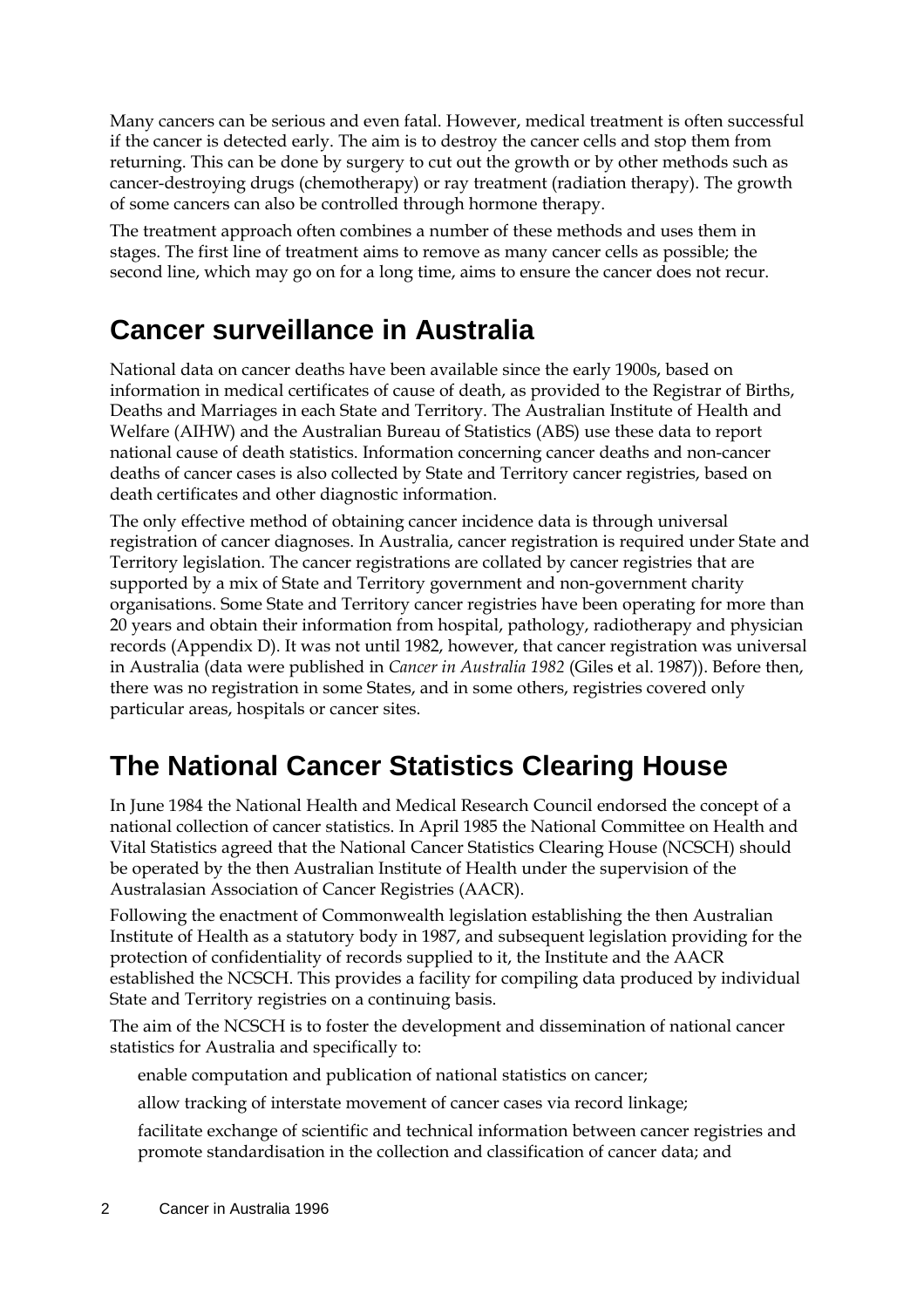facilitate cancer research both nationally and internationally.

The NCSCH receives data from individual State and Territory cancer registries on cancer diagnosed in residents of Australia. This commenced with cases first diagnosed in 1982. The data items provided to the NCSCH by the State and Territory cancer registries enable record linkage to be performed and the analysis of cancer by site and behaviour.

The NCSCH produces reports of national incidence and mortality data. Periodically, analyses of specific cancer sites, cancer histology, differentials in cancer rates by country of birth, geographical variation, trends over time and survival are undertaken on an accumulation of data which permits examination of the data in greater depth. The section 'Related Publications' sets out the range of publications based on these data.

In 1999 and 2000 there will be an emphasis placed on data development in cancer registry collections. This project will look at the transition of existing collections toward the National Health Data Dictionary (NHDD) standards, where they do not currently comply, and the development of cancer registry specific NHDD definitions.

The NCSCH is able to make available a broad range of statistical data. Data identifying individuals may only be released to bona fide researchers after a strict scientific and ethical review process which involves the AACR executive, the AIHW Health Ethics Committee and the State and Territory cancer registries. General database enquiries and enquiries about the release of statistical data should be addressed to:

Australian Institute of Health and Welfare National Cancer Statistics Clearing House Attention: Mr Robert van der Hoek GPO Box 570 Canberra ACT 2601 Phone (02) 6244 1133.

#### **Structure of this report**

This report is divided into four major components:

an introduction and overview of cancer in Australia in 1996;

summary tables for all cancer sites for 1996;

a series of data tables for the most common cancer sites, and some less common but topical cancer sites, for 1996;

appendixes comprising cancer coding system, methods, State and Territory registration features, glossary and reference sections.

The overview of cancer in Australia provides a selection of highlights from the data tables. It describes the patterns of cancer incidence and mortality by site, age, sex, and State and Territory. Trends in cancer incidence and mortality are discussed and a series of graphs are provided presenting the most common cancers by sex and age group, and trends in national cancer incidence (1983–1996) and mortality (1983–1997). An international comparison is made for selected cancers.

Summary tables of incidence and mortality for 1996 for all cancer sites are provided. These tables list numbers of new cases and deaths, and crude and age-standardised incidence and mortality rates for Australia. Cumulative rates are given for incidence, while the mortality tables provide estimates of the person-years of life lost. Sex ratios are presented in both the incidence and mortality tables.